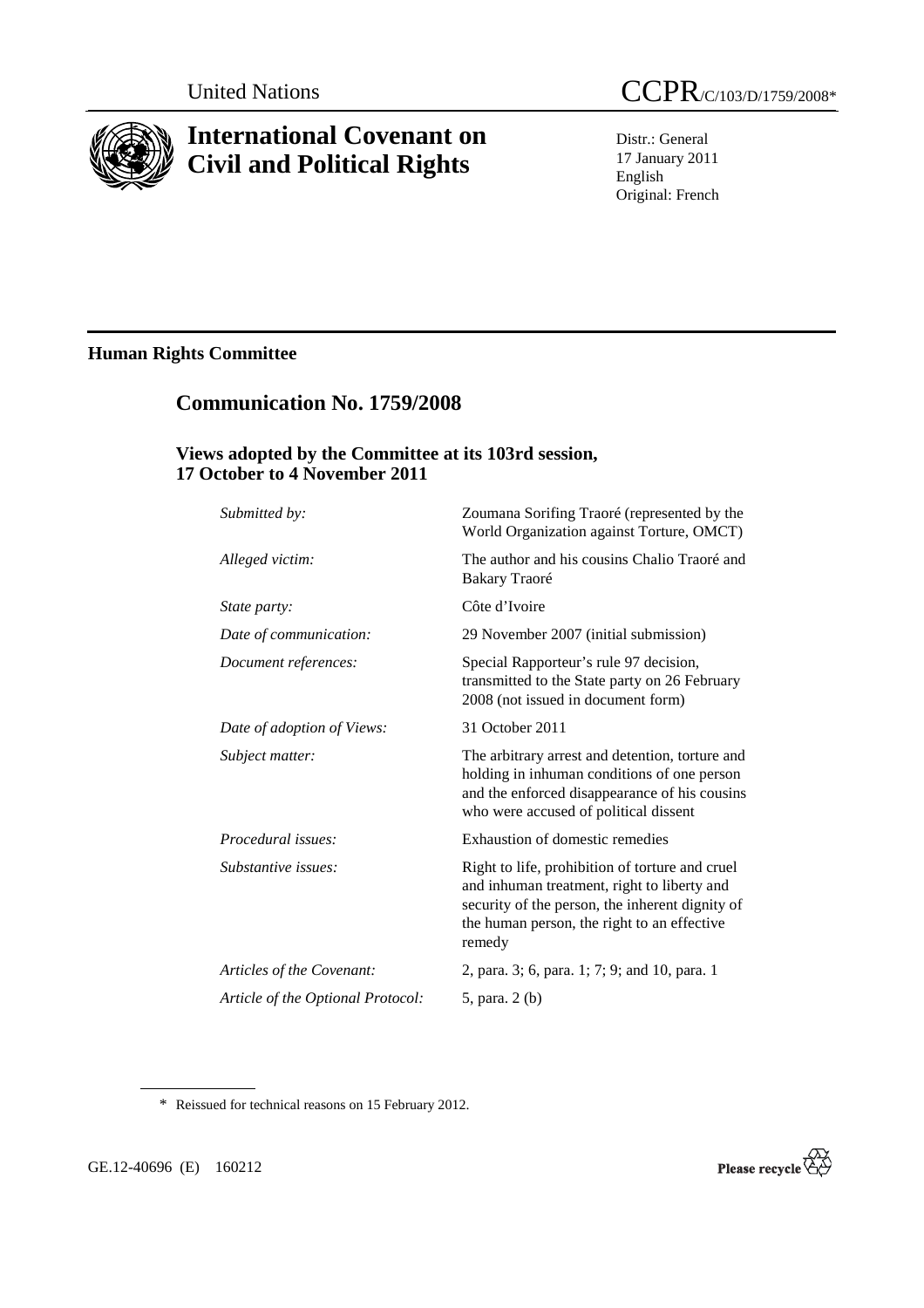## **Annex**

## **Views of the Human Rights Committee under article 5, paragraph 4, of the Optional Protocol to the International Covenant on Civil and Political Rights (103rd session)**

concerning

## **Communication No. 1759/2008**\*

| Submitted by:          | Zoumana Sorifing Traoré (represented by the<br>World Organization against Torture, OMCT) |
|------------------------|------------------------------------------------------------------------------------------|
| Alleged victim:        | The author and his cousins Chalio Traoré and<br>Bakary Traoré                            |
| <i>State party:</i>    | Côte d'Ivoire                                                                            |
| Date of communication: | 29 November 2007 (initial submission)                                                    |

*The Human Rights Committee*, established under article 28 of the International Covenant on Civil and Political Rights,

*Meeting* on 31 October 2011,

*Having concluded* its consideration of communication No. 1759/2008, submitted to the Human Rights Committee by Zoumana Sorifing Traoré under the Optional Protocol to the International Covenant on Civil and Political Rights,

*Having taken into account* all written information made available to it by the author of the communication and the State party,

*Adopts* the following:

### **Views under article 5, paragraph 4, of the Optional Protocol**

1. The author of the communication, dated 29 November 2007, is Mr. Zoumana Sorifing Traoré, a Côte d'Ivoire national born on 12 November 1977, acting on his own behalf and on behalf of his cousins, Mr. Chalio Traoré and Mr. Bakary Traoré, born, respectively, in 1971 and 1974. He claims to be a victim of a violation by Côte d'Ivoire of articles 2, paragraph 3; 7; 9, paragraphs 1, 2, 3, 4 and 5; and article 10 of the Covenant. He also claims that his cousins were victims of a violation of the same articles and of article 6,

<sup>\*</sup> The following members of the Committee participated in the examination of the present communication: Mr. Abdelfattah Amor, Mr. Lazhari Bouzid, Ms. Christine Chanet, Mr. Cornelis Flinterman, Mr. Yuji Iwasawa, Mr. Rajsoomer Lallah, Ms. Zonke Zanele Majodina, Ms. Iulia Antoanella Motoc, Mr. Gerald L. Neuman, Mr. Rafael Rivas Posada, Mr. Fabián Omar Salvioli, Mr. Krister Thelin and Ms. Margo Waterval.

The text of the dissenting opinion of Committee members Mr. Krister Thelin and Mr. Michael O'Flaherty is appended to the present document.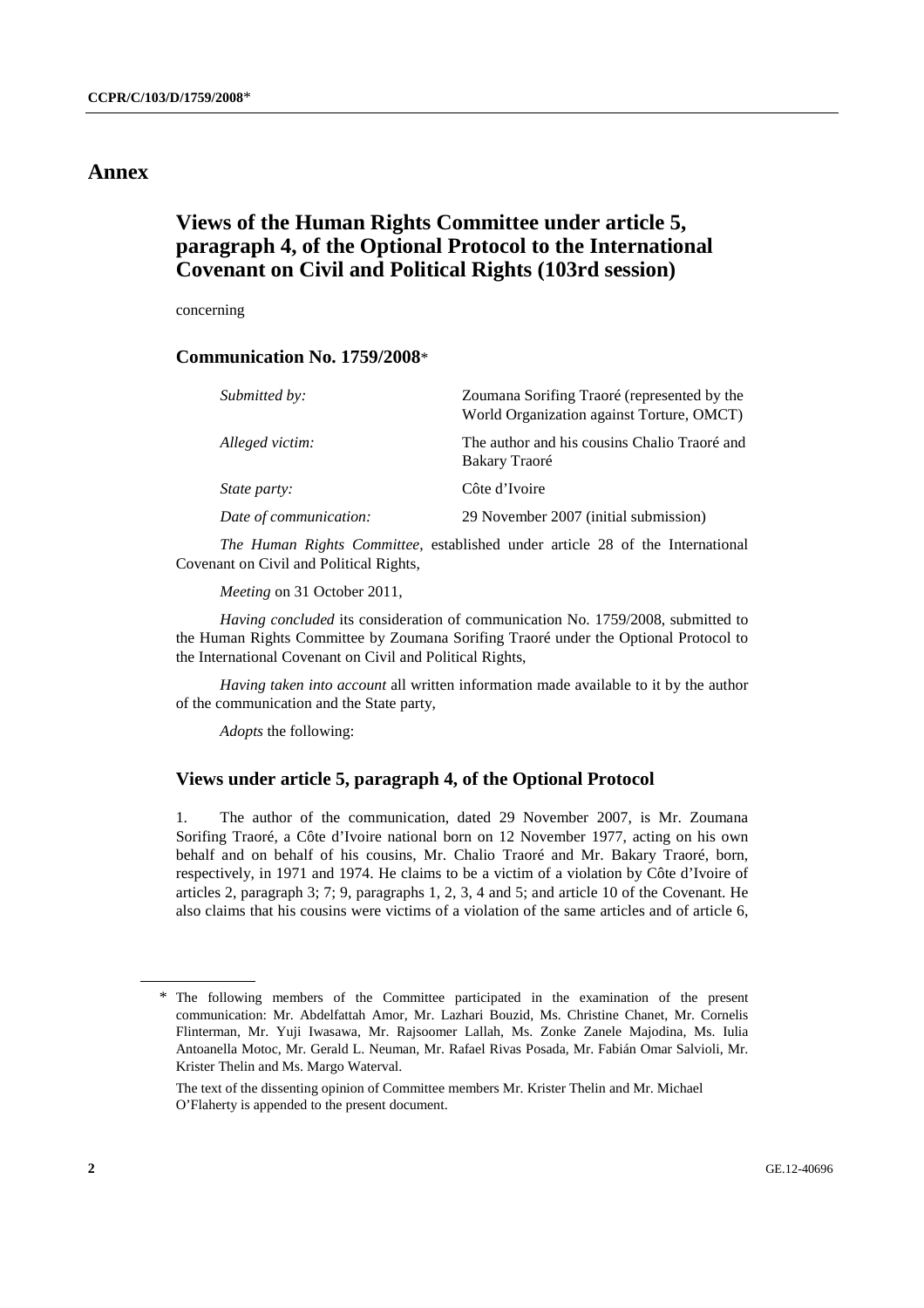paragraph 1, of the Covenant. The author is represented by the World Organization against Torture (OMCT).<sup>1</sup>

#### **The facts as submitted by the author**

2.1 In September 2002, the author, then aged 25, was a student living in a rented room at a university residence in Williamsville (Abidjan). He was a member of the Rassemblement des Républicains (RDR) and of the committee of the organization's youth wing, the Rassemblement des Jeunes Républicains (RJR), at his campus, but he was only a sympathizer, not a militant activist. To finance his studies, he also worked as a day labourer in the company GESTOCI. His cousin, Bakary Traoré, had found him the job.

2.2 Bakary Traoré, who was born in 1974, worked as an electrician at GESTOCI. Bakary had a brother, Chalio Traoré, born in 1971, who repaired sewing machines at the large market in the Adjamé neighbourhood. Bakary Traoré was also a member of RDR and had been one for several years. He had also once been the President of RJR. Chalio Traoré was no more than an RDR sympathizer.

2.3 On 18 September 2002, fighting broke out in Abidjan and spread to other towns across the country as three armed opposition groups clashed with Government forces (the army and the security forces). At about 11 o'clock on the morning of 19 September, after a night of fighting, the author received a visit from his cousin Bakary Traoré. Caught by the curfew later that day, they decided he should spend the night at the author's residence. At 8 o'clock the following morning, Bakary Traoré returned to his own home.

2.4 Given the worsening security situation, the author decided not to leave his room. During the night of 22–23 September, armed men in military fatigues burst into his room. Without giving a reason or producing a warrant for the search, they asked him his name and went through everything in his room. When they did not find anything, they beat him savagely. The author was then arrested and driven to the headquarters of the security agency, the Republican Security Company (CRS), one street away from his university residence. The CRS agents called him a "belligerent" and threatened to kill him. They burned him with their cigarettes, beat him with their fists and their truncheons, kicked him, and shot water into his eyes using a high-powered jet. The author received such a heavy blow to his left eye that it was severely and permanently damaged. The condition of his eye has worsened over time and the injury is now irreparable.

2.5 Shortly after his arrest, the author was interrogated. One of the agents asked him if he knew Bakary Traoré. The author replied that Bakary Traoré was his cousin. The agent then asked what Bakary Traoré did for a living, and the author replied that he was an electrician at GESTOCI. The agent asked the same questions about Chalio Traoré. The author said that he knew Chalio Traoré as well since he was Bakary Traoré's brother and therefore also his cousin. He told the agents that Chalio Traoré repaired sewing machines at the main market in Adjamé. That was when the agents shouted out, "That's them! You are all belligerents! You'll see!" The CRS agents then told him that his cousins, Bakary Traoré and Chalio Traoré, had been arrested, together with Bakary Traoré's girlfriend, Charlotte Balma. The authorities suspected Chalio Traoré of being an accomplice to the rebels. According to some, he was supposed to have helped belligerents who had been injured in the fighting. According to others, he had participated in the fighting himself and had been reported to the police by the doctor who had tended his wounds. During the interrogation, the CRS agents told the author that they had "processed" his cousins and soon it would be

<sup>&</sup>lt;sup>1</sup> The Covenant and its Optional Protocol entered into force for Côte d'Ivoire on 26 March 1992 and on 5 March 1997, respectively.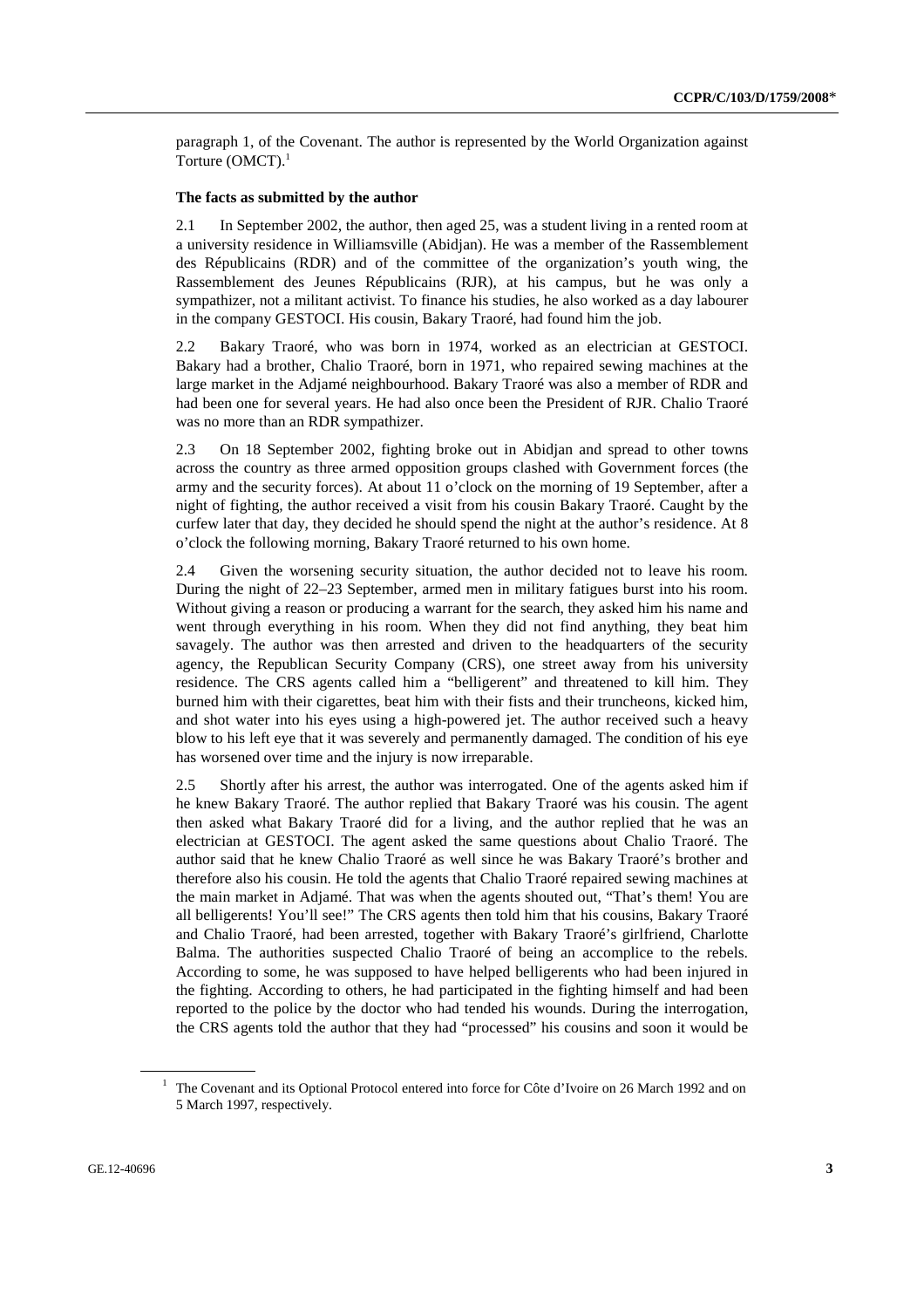his turn. They then asked him to tell them the names of his accomplices, but he said nothing. It was at that moment that one agent grabbed some pincers and placed the author's second toe of his right foot between the two blades. When he did not get a response from the author, he brutally severed his toe.

2.6 A short time after this incident, the author's cousins and Charlotte Balma were also brought to CRS headquarters. The author saw that all three had been tortured. Chalio Traoré's left arm was "ripped open" and he had a gash in one hand. He was asking the agents to kill him. He had the worst injuries of the group. Bakary Traoré had a huge wound on his back as if he had been dragged over the ground. He also had injuries on his face and could barely stand. On the night of 23 September 2002, all four were transferred to Abidjan police headquarters in the Le Plateau district and then to the facilities of the criminal investigation police, also in Le Plateau. Apart from Ms. Balma, all of them were tortured in the criminal investigation police facilities. During the interrogations, the author was beaten with a truncheon. He was also given electric shocks. Finally he was locked up in a security cell. Bakary and Chalio Traoré underwent the same kinds of interrogations. They ended up confessing to having participated in the attack on the gendarmerie in Agban (Abidjan) and of having been trained for a year by Chief Sergeant Ibrahim Coulibaly. The author supposes that they confessed owing to the intense torture they were put through or in order to protect him. The author received treatment for his severed toe but his cousins did not receive any medical attention whatsoever.

2.7 On the afternoon of 27 September 2002, the author and his relatives were transferred to the facilities of the Investigative Gendarmerie in the Le Plateau district of Abidjan. There they were questioned by gendarmes, who threatened to kill them. They received no food or drink. On that day they were visited by representatives of the International Committee of the Red Cross (ICRC), whose request to attend to Chalio and Bakary Traoré was met with opposition from the gendarmes. That evening, they were transferred with Ms. Balma to the gendarmerie in the Adjamé neighbourhood of Abidjan. The author received a second visit from ICRC representatives on 14 October 2002. On 29 September 2002, in the author's presence, Chalio Traoré was taken away by men wearing the uniform of the presidential security guard, who were acting on the orders of their commander, Colonel Dogbo. They returned the next day, 30 September 2002, to take away Bakary Traoré. The two brothers have been missing ever since. The author believes they have been unlawfully executed. The author was then held for seven months, mainly in the Abidjan Detention and Correction Centre. He never saw or heard from his cousins again.

2.8 On 15 October 2002, while he was still being held at the facilities of the Investigative Gendarmerie in Abidjan, the author was brought before a judge for the first time. The judge informed him that he was being prosecuted for "undermining the authority of the State, membership of an armed gang, possession of weapons of war, criminal association, political assassination, rape, pillage and the destruction of persons and public assets". The author took advantage of the opportunity of appearing before a judge to denounce the torture to which he had been subjected and to report the disappearance of his cousins. The judge replied that it was for the public prosecutor to open an inquiry into complaints of torture.

2.9 After the hearing, the judge issued a detention order for the author and instructed that he be taken that same day to the Abidjan Detention and Correction Centre. He was therefore transferred to the Centre on 15 October 2002, at the same time as Ms. Balma. He was placed in building C, the Centre's high security wing, which contains the punishment cells reserved for dangerous criminals. The cells measure about five square metres and are divided into two rooms. They contain a toilet, a 20-litre water container and a concrete bed. A hole in the ceiling covered by iron bars is the only source of ventilation, and the daylight it lets in is the only source of light. During the time that the author was there, prisoners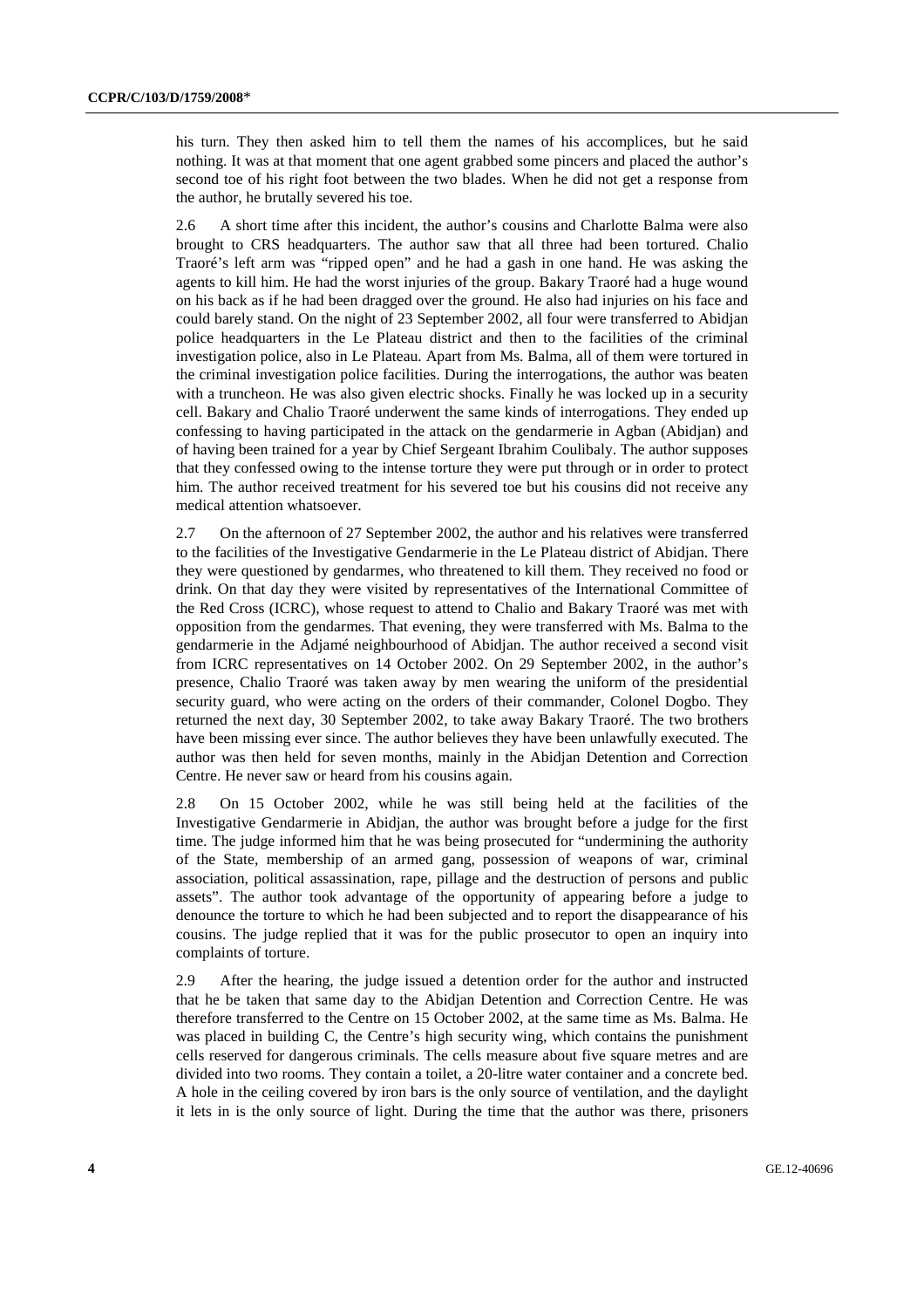were kept naked, 10–12 to a cell. They slept on the floor, received no medical attention whatsoever, and were allowed only one shower a week, without soap. There was one meal a day, which consisted of a beaker of cooked white rice without any kind of sauce. Detainees were not allowed to receive visits from family members. All that relatives were allowed to do was bring them food every Wednesday, but often they would be bullied by ordinary prisoners into handing over their food to them instead.

2.10 While held at the Abidjan Detention and Correction Centre, the author's eye was examined for the first time by a doctor. The doctor said that a thorough ophthalmologic examination was necessary but he was not able to obtain authorization for a medical visit. During his time at the Centre, the author was brought before the judge on three more occasions. Each time he denounced the treatment he was receiving there, and each time the judge referred to the public prosecutor's competence in the matter. On 18 April 2003, after seven months in detention, the author was released by order of the judge in compliance with the Linas-Marcoussis Agreement.<sup>2</sup> After leaving prison, he was threatened by certain security agents. The author claims that he is being sought by the police unit responsible for the disappearance of his cousins because he has managed to identify one of the men in military fatigues who participated in their disappearance. On more than one occasion, he was close to being arrested by agents from the unit in question.

2.11 In the face of relentless pressure, the author eventually fled Côte d'Ivoire on 7 October 2006 for Morocco. Upon arrival, he contacted the Office of the United Nations High Commissioner for Refugees (UNHCR) in Morocco. He was granted refugee status there on 24 April 2007, but his health deteriorated, and UNHCR decided to transfer him to another country for urgent medical treatment. He was therefore sent to Norway on 29 June 2007 to receive the medical attention he needed. He has been living there ever since.

2.12 As regards the exhaustion of domestic remedies, the author has tried to lodge an appeal with various authorities. While still in custody, he denounced the acts of torture to which he was subjected to the judge. The judge each time refused to rule on the matter and never gave him any information on the appropriate course of action to take. The author also asked the judge on each occasion if he knew where the author's cousins were. The judge never answered. After leaving prison on 18 April 2003, the author tried to learn from his relatives what had become of his cousins, but he discovered that nobody had dared take any action for fear of reprisals.

2.13 In May 2003, the author contacted two lawyers, who advised against lodging a complaint on account of the situation in the country at the time. He consulted the United Nations Operation in Côte d'Ivoire (UNOCI), but nothing was done to help him. In 2004, he approached the United Nations International Commission of Inquiry for help, but none was forthcoming. On 20 April 2006, given the impossibility of seeking an effective legal remedy, the author turned to the Ministry of Solidarity and War Victims to claim compensation for damages suffered during his detention, under Act No. 2003-309, which granted amnesty for the acts perpetrated in Côte d'Ivoire as of 19 September 2002. He also mentioned his cousins' disappearance. The author had still not received a response to that claim when he submitted his communication to the Human Rights Committee. On 14 May 2007, the author took steps to find his cousins through ICRC. ICRC had to end the investigation, however, because there was insufficient information on which to proceed.

 $2$  Agreement approved by the United Nations, the European Union and the African Union, which provides for the release of all persons detained for "threatening State security" and an amnesty for all soldiers prosecuted on those grounds.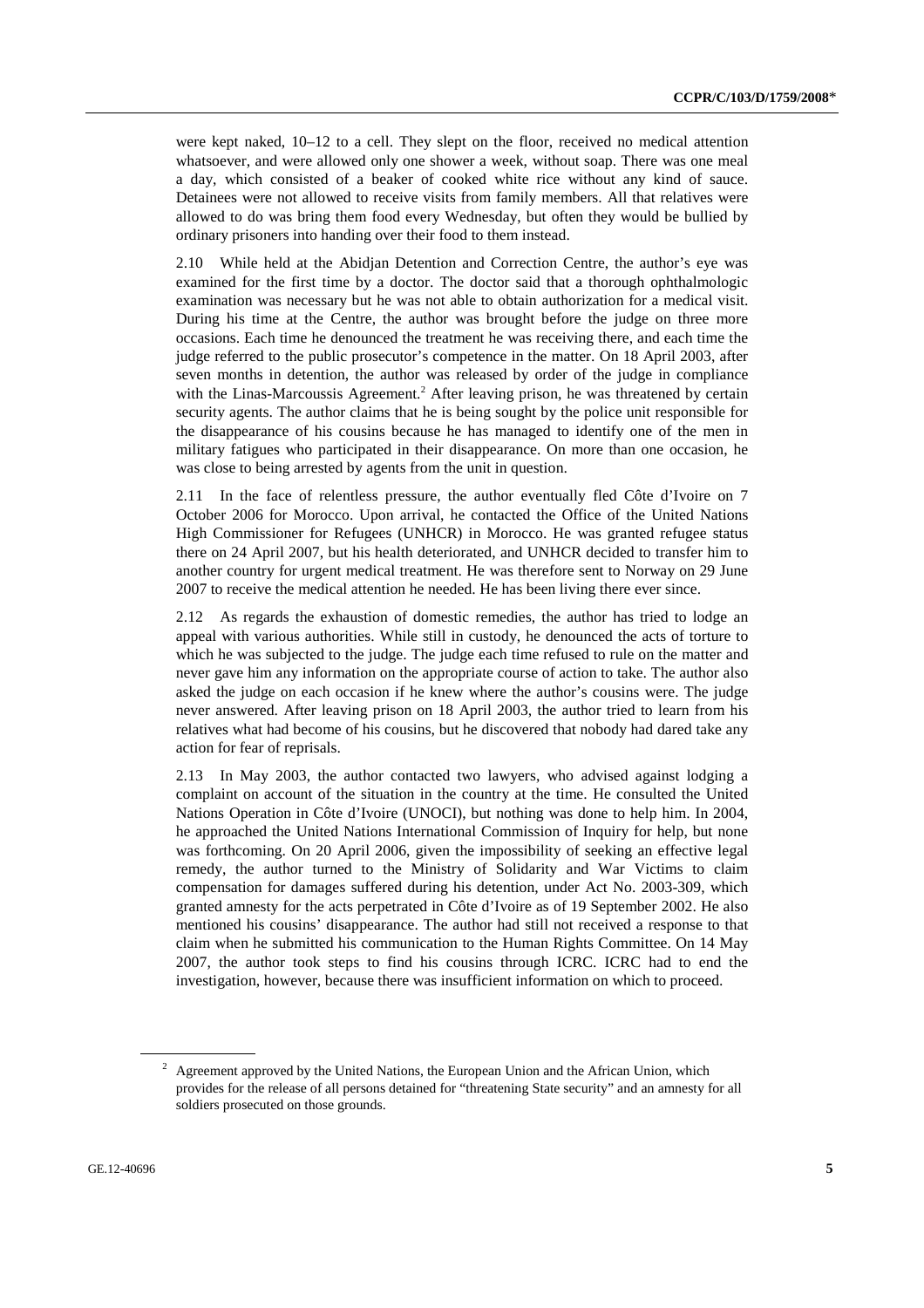#### **The complaint**

3.1 The author maintains that the State party violated his rights under articles 2, paragraph 3; 7; 9, paragraphs 1, 2, 3, 4 and 5; and 10, paragraph 1, of the Covenant; and that it violated the rights of his cousins Chalio and Bakary Traoré under articles 2, paragraph 3; 6, paragraph 1; 7; 9, paragraphs 1, 2, 3, 4 and 5; and 10, paragraph 1, of the Covenant. The author asks the Committee to recognize these violations and to recommend that the State party should guarantee the launch of a thorough, independent and impartial investigation to identify those responsible, bring them before an independent, competent and impartial court and punish them as provided for by law.

3.2 With regard to his own case, the author draws attention first and foremost to the impossibility of filing a complaint in the judicial system and the silence of the competent authorities on the subject of compensation for war victims, which constitute a violation of article 2, paragraph 3, of the Covenant. In this regard, the author cites the six periodic reports of UNOCI and the reports prepared by non-governmental organizations on the period 2002–2007, which state that no effective remedies are available in Côte d'Ivoire to the victims of torture or other human rights violations.<sup>3</sup> The author also stresses the threats he would face if he pursued a legal remedy, since he is being sought by the police unit responsible for the disappearance of his cousins.

3.3 Moreover, pursuant to the Linas-Marcoussis Agreement, Act No. 2003-309 (the Amnesty Act), which grants amnesty for the acts that took place after 19 September 2002, was passed into law on 8 August 2003. The Amnesty Act was intended to promote national reconciliation by granting full amnesty to the perpetrators, joint perpetrators and accomplices involved in violations of State security and national defence, regardless of the nature of those violations or the penalties they incurred or might incur. At the same time, the Act provided for victim compensation inasmuch as it stated that the modalities for granting indemnity and reparation and arranging rehabilitation were to be determined by law. Those modalities have never been defined, however. It was therefore impossible at the time of the events in question for victims' relatives to obtain reparation under the Amnesty Act. The author stresses that he was not in a position to claim his rights in Côte d'Ivoire since domestic remedies were neither available nor effective, in fact or in law.

3.4 From his arrest, on 22 September 2002, until his transfer to the Abidjan Detention and Correction Centre, on 15 October 2002, the author was detained without any member of his family being told where he was. At no time was he able to contact his relatives. Nor was he able to get in touch with any family members during the six months he was held at the Abidjan Detention and Correction Centre. During the first weeks of his detention at the Centre, he suffered severe torture, and holding conditions failed to meet the United Nations Standard Minimum Rules for the Treatment of Prisoners.<sup>4</sup> He also received death threats

<sup>3</sup> The author cites six periodic reports prepared by the Human Rights Division of UNOCI on the human rights situation in Côte d'Ivoire during the period January 2005–December 2006. The author also cites the reports of Human Rights Watch and Amnesty International, particularly Human Rights Watch's report "Côte d'Ivoire: le Coût de l'Impasse Politique pour les Droits Humains" (Côte d'Ivoire: The costs of the political impasse for human rights), of 21 December 2005, p. 27. The author also cites the report of the International Commission of Inquiry into allegations of human rights violations in Côte d'Ivoire, entitled "Rapport sur la situation des droits de l'homme en République de Côte d'Ivoire depuis le 19 septembre 2002 jusqu'au 15 octobre 2004, conformément aux dispositions de l'Annexe VI de l'Accord de Linas-Marcoussis" (Report on the human rights situation in Côte d'Ivoire between 19 September 2002 and 15 October 2004, in accordance with the annex VI provisions of the Linas-Marcoussis Agreement) and the Statement by the President of the Security Council of 25 May 2004 (S/PRST/2004/17). 4

<sup>&</sup>lt;sup>4</sup> According to the conclusions of the Report of the International Commission of Inquiry (op. cit.) and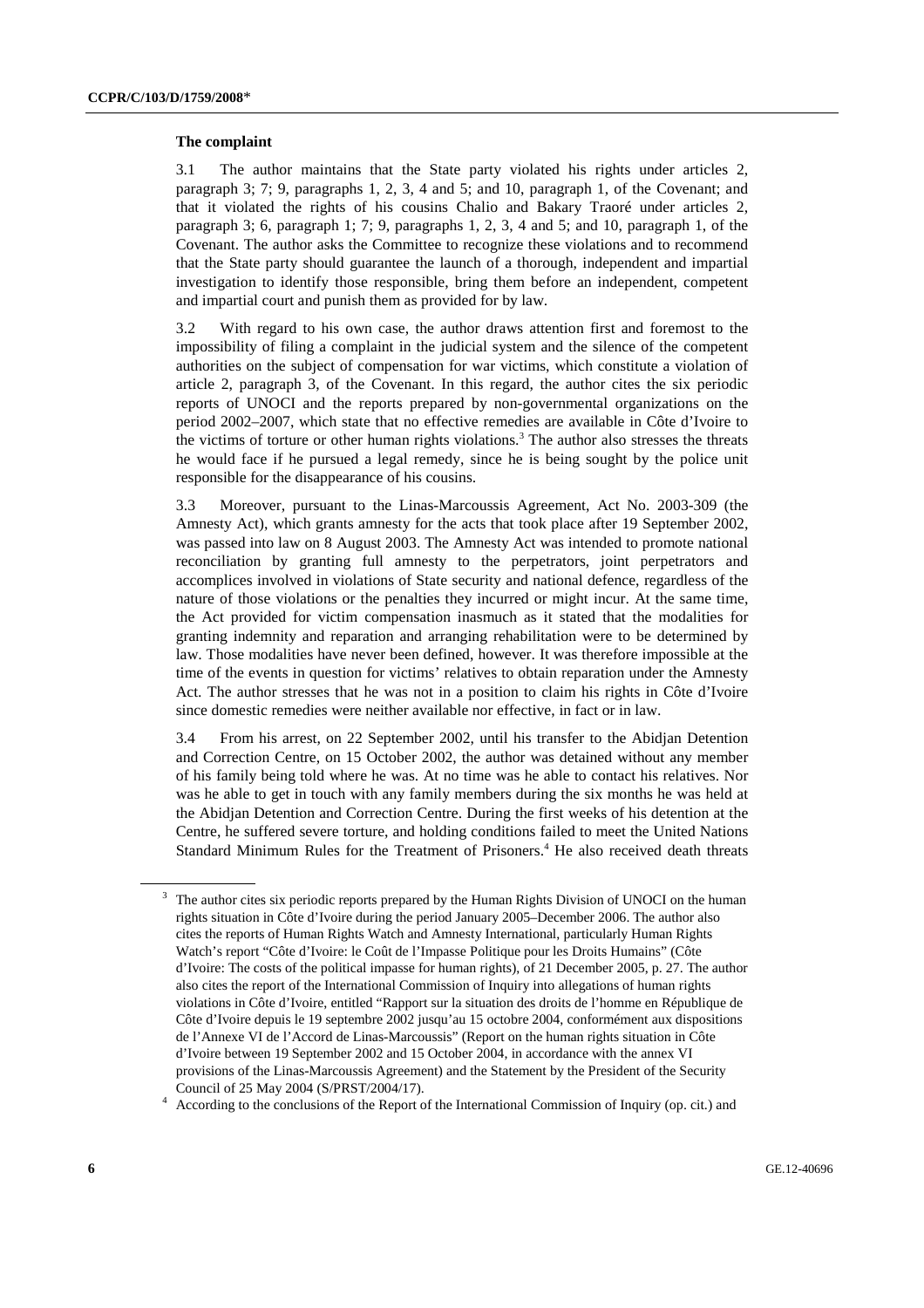and endured considerable suffering upon seeing his cousins tortured. He is still suffering today on account of his cousins' disappearance and the psychological impact of the torture he himself underwent. All the treatment described above constitutes torture, in violation of article 7, read in conjunction with article 10, paragraph 1, of the Covenant.

3.5 The author was not informed of the reasons for his arrest until 23 days after it had taken place. At no point during his detention did he have the opportunity to challenge the legality of his arrest or his detention before any kind of authority. Consequently, all the paragraphs of article 9 of the Covenant were violated in his case.

3.6 As regards Chalio and Bakary Traoré, the author cites article 7, paragraph 2 (i), of the Rome Statute of the International Criminal Court. The Ivorian authorities have made no attempt to investigate the two men's disappearance and have not given their families any information regarding their fate. Nobody from a government agency has been prosecuted for their disappearance, and no compensation has been given to their relatives. If they have died, then the State party has violated their relatives' right to be informed of the circumstances of their deaths and the location of their remains. The State party has thus violated the right to an effective remedy guaranteed in article 2, paragraph 3, of the Covenant.

3.7 According to the author, all the facts point to Chalio and Bakary Traoré having probably been extrajudicially executed. If this is the case, their killing could not have been motivated by the need to protect lives or prevent an escape. The Ivorian authorities thus arbitrarily deprived the victims of their lives, in violation of article 6, paragraph 1, of the Covenant. Their secret detention, ill-treatment and the appalling conditions in which they were detained together and separately constitute a violation of articles 7 and 10 of the Covenant.

3.8 Lastly, the author refers to the Committee's jurisprudence, which has concluded that cases of enforced disappearance, arbitrary arrest, prolonged secret detention and presumed death entail multiple violations of article 9 of the Covenant.

#### **State party's observations on admissibility and the merits**

4.1 On 8 May 2009, the State party challenged the admissibility of the communication on the grounds that the author had not exhausted domestic remedies.

4.2 The State party maintains that the author has not provided evidence of the efforts made to exhaust domestic remedies. In the case of serious offences such as torture, extrajudicial executions and ill-treatment, the Ivorian Criminal Code allows all persons to file complaints of violations of which they are aware with the public prosecutor under articles 40–43 and 46 of the Criminal Code. The author, the relatives of the two disappeared men and human rights organizations could therefore petition the Ivorian criminal courts to open a judicial inquiry into the matter. The author himself could have filed a complaint with the police, since he alleges that he was taken away together with his cousins.

4.3 The State party further notes that according to settled jurisprudence, appearing before a judge (in this case the judge he had asked for news of his cousins) does not constitute seizure of the matter by the competent legal authority. The State party deduces that the author has not brought the matter to the attention of the competent courts, since it would be easy to prove if he had done so: copies of the court register, the prosecution service register or even the police report would show that the matter had been duly referred

the Statement by the President of the Security Council of 25 May 2004 (S/PRST/2004/17).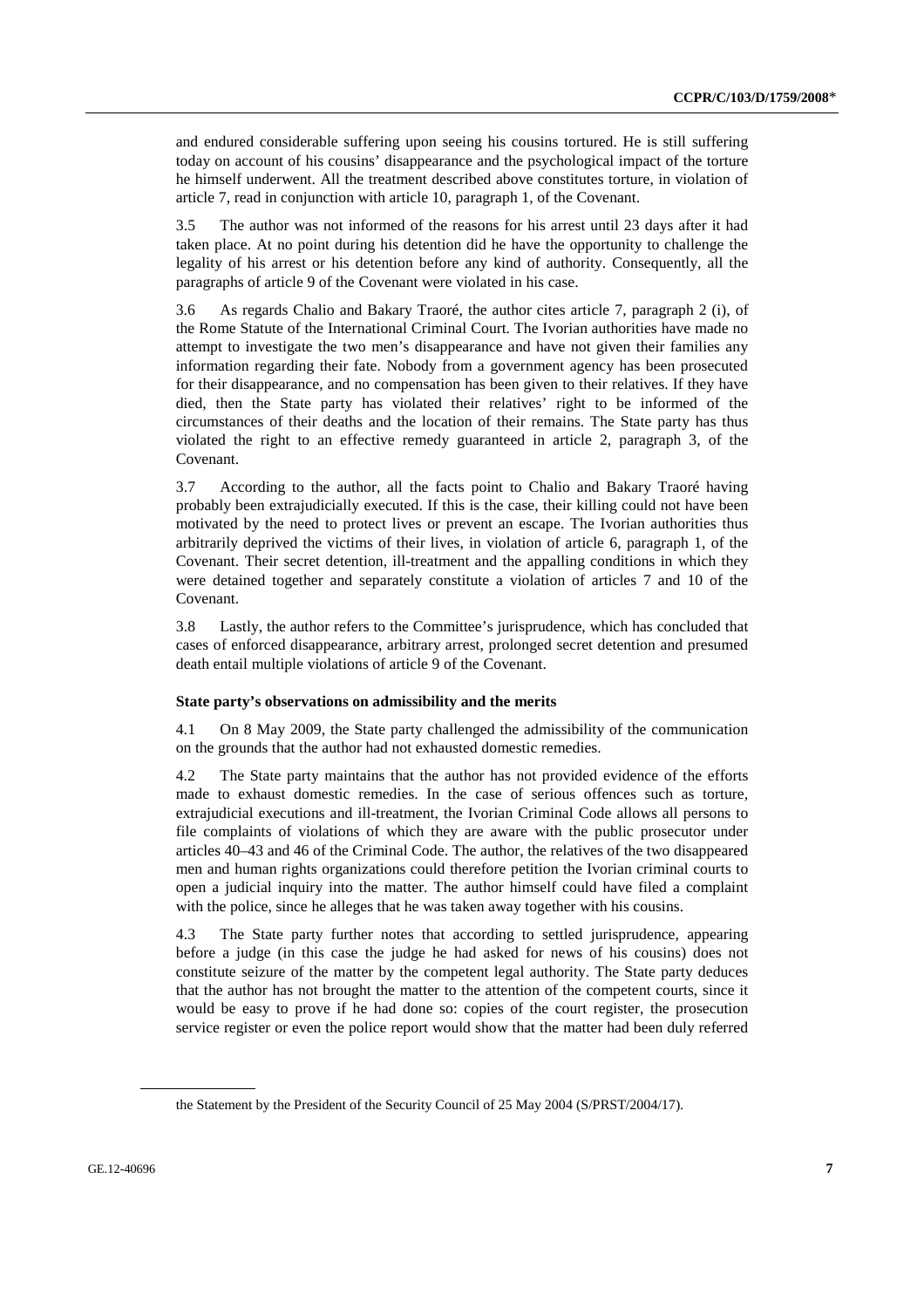to the Ivorian judicial authorities. Since no such evidence exists, the author cannot claim that the Ivorian courts have been lax in their handling of the case.

4.4 Lastly, the State party notes that Ivorian law (the Criminal Code and the Code of Criminal Procedure) protects citizens from violations as serious as those alleged in this case. That is why the Amnesty Act implemented in 2003 is not applicable to serious violations of human rights and international humanitarian law. The State party maintains, therefore, that the requirement to exhaust all domestic remedies, in accordance with article 5, paragraph 2 (b), of the Covenant, has not been met.

4.5 On 7 September 2010, the State party added in a separate letter that the preceding observations regarding the allegations made by the author, on his own behalf and on behalf of his cousins, referred to both the admissibility and the merits of the case.

#### **Author's comments on the State party's observations on admissibility and the merits**

5.1 On 17 February 2011, the author submitted his comments on the State party's observations, noting first of all the considerable delay with which the State had submitted those observations. Also, the State party had not made any comment on the merits of the case. The lack of diligence on the part of the State party had considerably delayed the processing of the complaint, which had caused additional suffering to the author.

5.2 Given that only matters associated with the admissibility of the complaint had been raised by the State party, the author limits his comments to admissibility as well, on the grounds that the merits of the case are not being challenged. The author refers first to the initial submission in which he described in full the efforts made to exhaust domestic remedies. The Amnesty Act, as amended in 2007, makes it impossible to instigate criminal proceedings for acts of torture, which violates the author's right to an effective remedy. The author also argues that remedy proceedings have been unreasonably prolonged and their use constitutes an additional and real risk for the author. He maintains that no effective remedy is available to him in Côte d'Ivoire.

5.3 The author recalls that during his detention he appeared before a judge on four occasions and each time denounced the torture and ill-treatment he had suffered, as well as his cousins' disappearance. At each of the hearings held in the Palais de Justice of Abidjan, first on 15 October 2002 and then on three other occasions between then and 18 April 2003, the judge refused to consider the author's allegations. The judge merely referred to the public prosecutor's competence in such matters, saying that only the public prosecutor was empowered to open an enquiry and he (the judge) therefore had no part in the case. The author recalls the approach made to the Mouvement Ivoirien des Droits de l'Homme (Ivorian Human Rights Movement) (MIDH), which had steered him towards two lawyers who had dissuaded him from filing a complaint since "no lawyer or judge would risk assuming his defence in the current circumstances in the country". Unable to seek justice through the legal system, the author had turned to the Ministry of Solidarity and War Victims in an attempt to obtain reparation for the damages suffered and have an inquiry opened into his cousins' disappearance, but it was all in vain. Thus, despite the risks involved, the author had attempted to claim his rights through the courts and through administrative bodies, but his case had not been taken up in either instance.

5.4 The author maintains that the exception established in article 5, paragraph 2 (b), of the Optional Protocol, regarding the effectiveness and efficiency of domestic remedies and on the requirement that they are not unreasonably prolonged, should apply in his case. He refers to the Committee's jurisprudence in the case of *Phillip v. Trinidad and Tobago* in which it was decided that the author did not have to exhaust domestic remedies if it would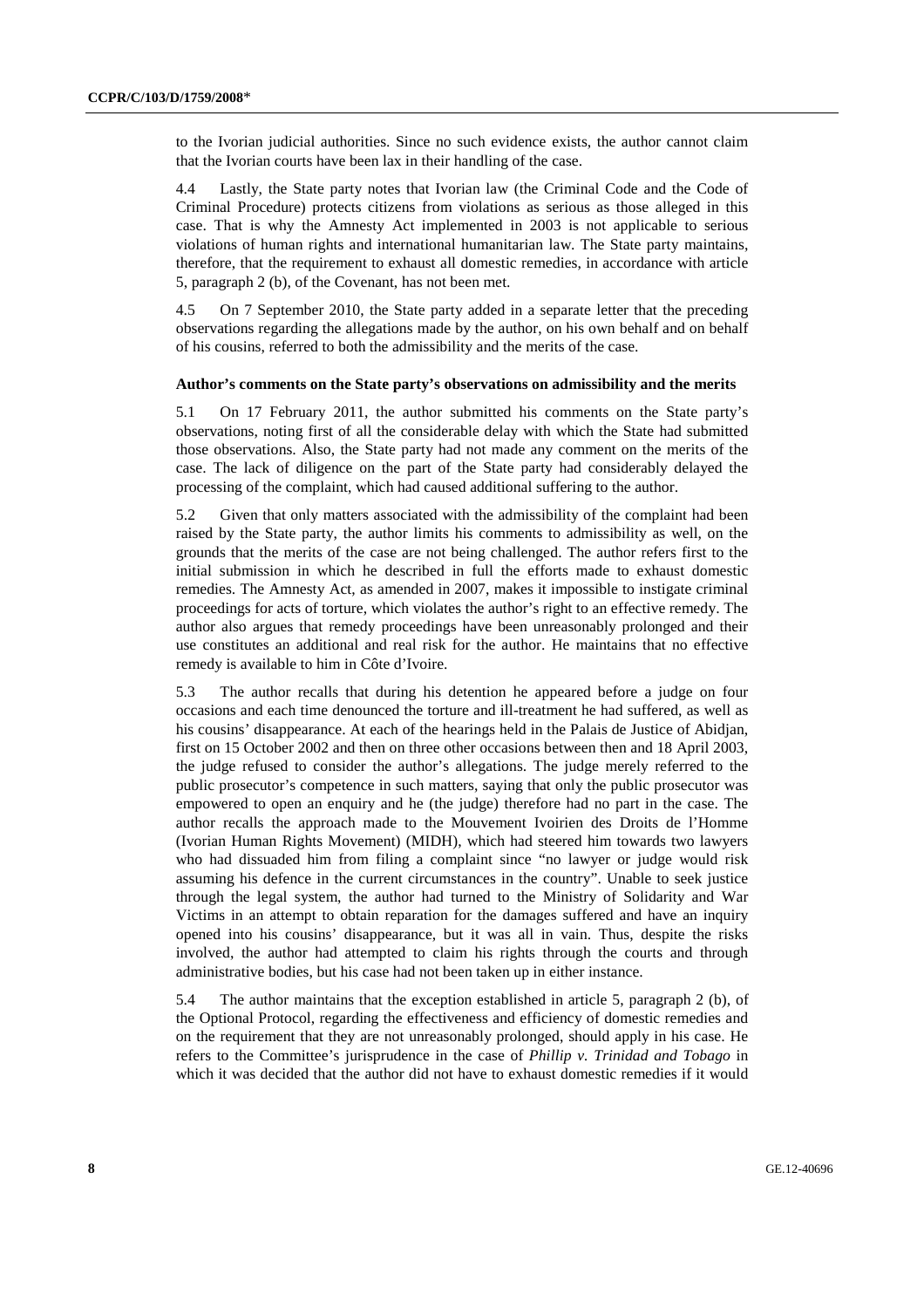be dangerous to do so.<sup>5</sup> Also in the case of *Pratt and Morgan v. Jamaica*, the Committee ruled that the authors did not have to exhaust domestic remedies since, objectively, they had no chance of succeeding.<sup>6</sup>

5.5 After the troubles that the country has been through, the State party has not shown any political will to bring those responsible for serious human rights violations to justice. The judicial system has proven to be ineffective and subject to pressure from the executive and from outside influences. The author refers the Committee to the United Nations International Commission of Inquiry, which found that Côte d'Ivoire sorely lacks a neutral, impartial and independent body that is sufficiently effective to enable the peaceful settlement of conflicts.<sup>7</sup> Apart from the patent lack of judicial independence, the constant lack of security has made it impossible for private individuals to seek legal remedies. To file suit is tantamount to pointing oneself out to the authorities and therefore to placing one's life in danger. It is in that extremely worrying context that the author has in vain attempted to obtain justice. Under such circumstances, it is impossible for the author to claim his rights effectively and efficiently.

5.6 The author recalls that he fled Côte d'Ivoire and obtained refugee status in Morocco on account of the constant threats he was receiving in his own country. UNHCR recognized his refugee status on the basis of the serious physical abuse he had suffered during the interrogations he was subjected to and during which he had been forced to confess to acts he had not committed, bearing in mind that he had also been intimidated and threatened with death and that such treatment constituted torture. The author recalls that, after his release, he continued to receive direct threats from certain members of the security forces. The threats aimed to dissuade him from taking legal action. The author had nevertheless taken the risk of filing a complaint with a national administrative body (the Ministry of Solidarity and War Victims), which, considering the dangers involved, was beyond what could be expected of him.

5.7 The author notes that the Act granting amnesty for the acts that took place between 17 September 2000 and 19 September 2002, which was passed into law on 8 August 2003, served only to ensure impunity for the perpetrators of serious human rights abuses even though the text excludes "serious violations of human rights and international humanitarian law". The Act provides for the opening of inquiries into all such violations and compensation for victims. In practice, however, not a single inquiry has been conducted and no compensation has been awarded. A new Amnesty Act came into force under Ordinance No. 2007-457 of 12 April 2007. In content, it is practically identical to the previous one but covers a different period: it covers acts committed between 17 September 2000 and 12 April 2007. The new Act also removes the explicit exclusion of serious violations of human rights and humanitarian law from the amnesty. Given that these are the only substantial changes made to the 2003 Act, the author submits that the State party wishes to avoid any legal action being taken in regard to serious violations of human rights and international humanitarian law committed during the conflict in Côte d'Ivoire. Moreover, no enforcement measures have been implemented, rendering victims without any means to claim their rights.

5.8 As to the merits of the case, the author recalls his claims regarding articles 2, paragraph 3; 7, read in conjunction with article 10, paragraph 1; and 9 of the Covenant; as

<sup>5</sup> Communication No. 594/1992, *Phillip v. Trinidad and Tobago*, Views adopted on 20 October 1998, para. 6.4.<br><sup>6</sup> Communication No. 210/1986 and communication No. 225/1987, *Earl Pratt and Ivan Morgan v*.

Jamaica, Views adopted on 6 April 1989, para. 12.3.

 $\frac{7}{1}$  Report of the International Commission of Inquiry, op. cit.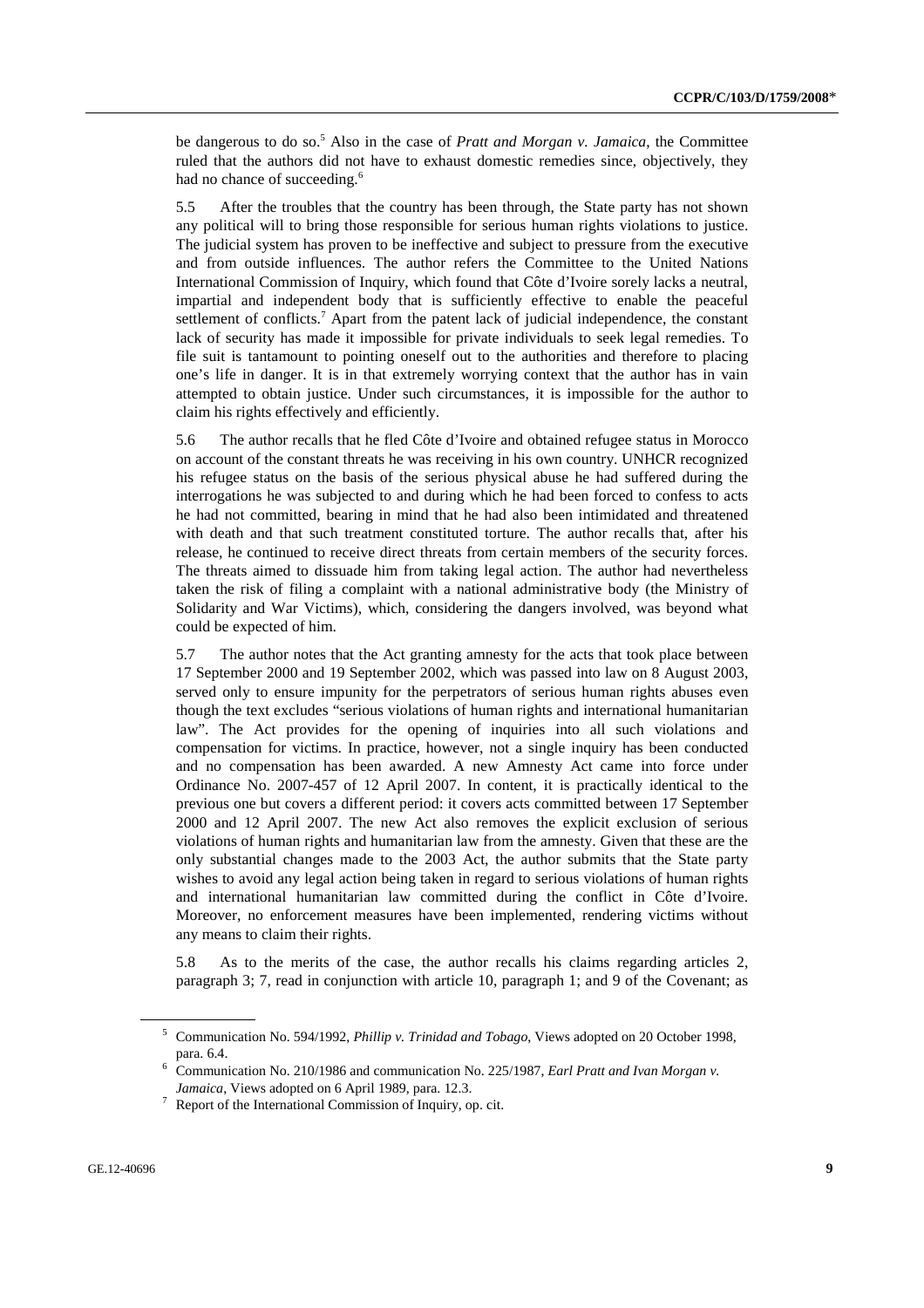well as his claims regarding his cousins, in accordance with the same provisions and article 6, paragraph 1, of the Covenant.

#### **Issues and proceedings before the Committee**

#### *Consideration of admissibility*

6.1 Before considering any claim contained in a communication, the Human Rights Committee must decide, in accordance with rule 93 of its rules of procedure, whether the communication is admissible under the Optional Protocol to the Covenant.

6.2 As required under article 5, paragraph 2 (a), of the Optional Protocol, the Committee has ascertained that the matter is not being examined under another procedure of international investigation or settlement.

6.3 The Committee notes the State party's objection that the author has not exhausted domestic remedies as he is required to do under article 5, paragraph 2 (b), of the Optional Protocol. The Committee also notes that, according to the State party, in the case of serious offences such as torture, extrajudicial executions and ill-treatment, the Ivorian Criminal Code states that any person may denounce violations to the public prosecutor under articles 40–43 and 46 of the Code, and that the author could have taken his complaint to the police himself. The Committee further notes that, according to the State party, the author has not referred the case to the competent legal authorities because raising a matter during a hearing before a judge does not represent seizure of that matter by the competent judicial authority.

6.4 The Committee notes that the author denounced the acts of torture to which he and his two cousins had allegedly been subjected, as well as the disappearance of his two cousins, to the judge when he was first brought before him on 15 October 2002, three weeks after his arrest; that the judge replied that it was the responsibility of the public prosecutor to open an inquiry into torture allegations; and that the case was never referred to the public prosecutor. The Committee also notes that these allegations of torture and enforced disappearance were made each time the author appeared before the same judge, that no inquiry was ever opened, and that the judge failed to inform the author of the procedures open to him for filing a complaint about the treatment received. The Committee notes the author's argument that legal remedies in Côte d'Ivoire are in fact not available due to the lack of independence of the judiciary, that he has been personally threatened since he left prison by members of the security forces, that those threats prevented him from taking the matter to court as such action would draw the attention of the authorities and therefore endanger his life, and that the author consequently had to flee to Morocco, where he was granted refugee status.

6.5 The Committee recalls its jurisprudence to the effect that authors must avail themselves of all judicial remedies in order to fulfil the requirement of exhaustion of all available domestic remedies, insofar as such remedies appear to be effective in the given case and are de facto available to the author.<sup>8</sup> In the case under consideration, the author made serious allegations of torture and enforced disappearances to the judge from 15 October 2002 onwards since the judge was the only authority to whom he had access while he was in detention. He was not able to refer the matter to the competent authorities after his release because he received serious threats to his person, which drove him to flee Côte d'Ivoire and obtain refugee status in a third country. The Committee also recalls that the

<sup>8</sup> Communication No. 1003/2001, *P.L. v. Germany*, decision on admissibility adopted on 22 October 2003, para. 6.5. See also communication No. 433/1990, *A.P.A. v. Spain*, decision on admissibility adopted on 25 March 1994, para. 6.2.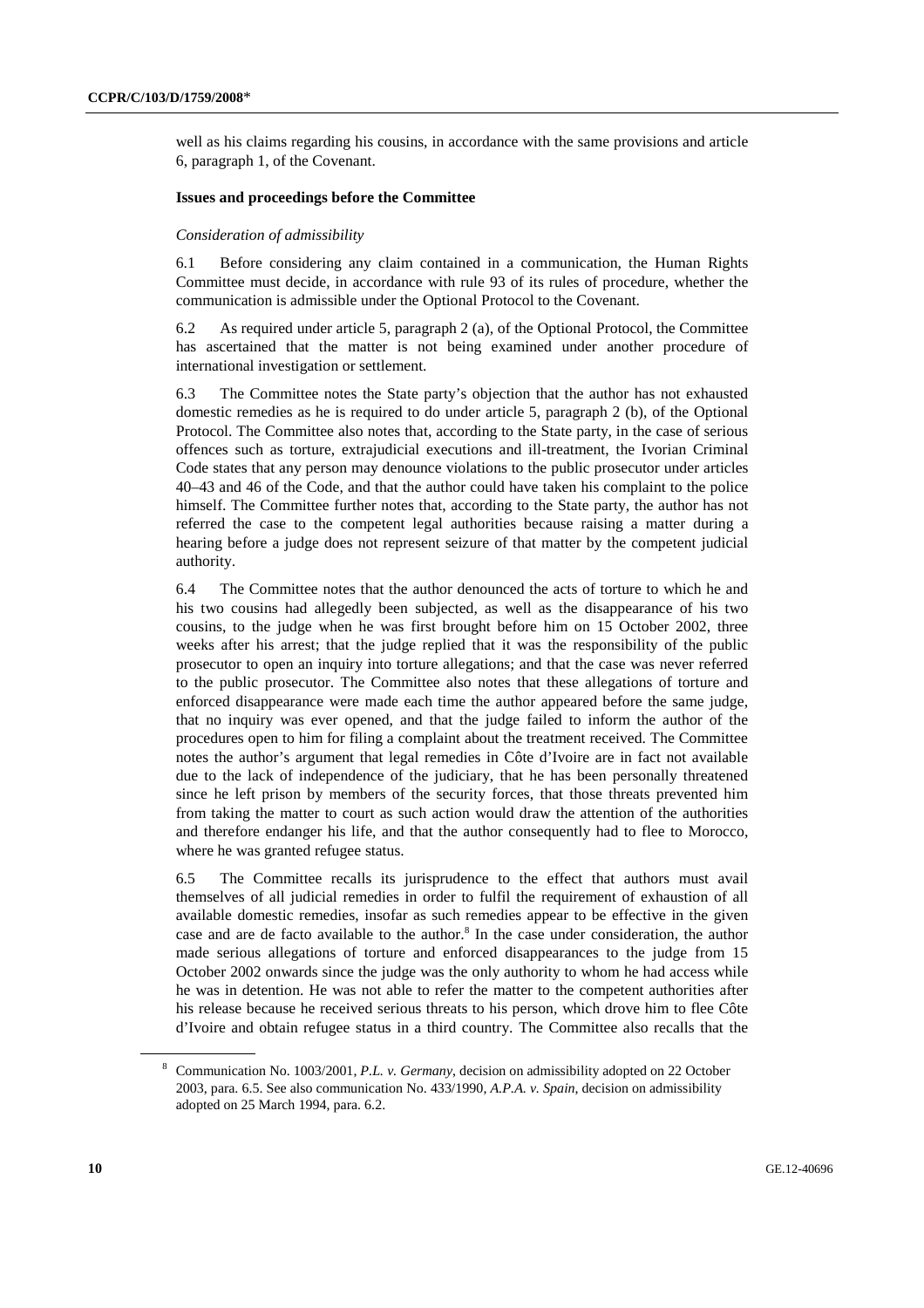State party has a duty not only to carry out thorough investigations of alleged violations of human rights brought to the authorities' attention, but also to prosecute, try and punish anyone held to be responsible for such violations.<sup>9</sup> On the basis of the information made available to it, the Committee finds that legal remedies have not in fact been open to the author and that insurmountable obstacles prevented him from exhausting all domestic remedies. Hence, the Committee considers that article 5, paragraph 2 (b), of the Optional Protocol does not constitute an impediment to the admissibility of the communication regarding the author and his cousins.

6.6 The Committee finds that the author has sufficiently substantiated, for purposes of admissibility, the allegations made on his own behalf and on behalf of his cousins insofar as they raise issues under articles 6, paragraph 1; 7; 9; 10; and 2, paragraph 3, of the Covenant, and therefore proceeds to consider the communication on the merits.

#### *Consideration of the merits*

7.1 The Human Rights Committee has considered the present communication in the light of all information made available to it by the parties, as provided for under article 5, paragraph 1, of the Optional Protocol.

7.2 The Committee notes that despite the repeated requests made by the Committee, the State party has provided observations only on the admissibility of the author's allegations, without presenting the required clarification regarding the merits of the case. Furthermore, these observations were submitted more than one year after the communication was brought to the attention of the State party. It recalls that the State party has a duty to investigate in good faith all allegations of violations of the Covenant made against it and its representatives and to furnish to the Committee the information available to it.<sup>10</sup> In cases where the allegations are corroborated by credible evidence submitted by the author and where further clarification depends on information that is solely in the hands of the State party, the Committee may consider an author's allegations to be substantiated in the absence of satisfactory evidence or explanations to the contrary presented by the State party. In the absence of any explanations from the State party in this respect, due weight must be given to the author's allegations. $^{11}$ 

7.3 The Committee notes the author's allegations that he and his cousins were subjected to torture, including cigarette burns, beatings, severe injury to the author's eye, the amputation of his right toe and electric shocks; the lack of adequate medical attention; and the disappearance of the author's cousins. Given that the State party has not refuted the facts, the Committee concludes that the acts of torture suffered by the author and his cousins, the secret detention of the same and the enforced disappearance of the author's cousins constitute violations of article  $7$  of the Covenant.<sup>12</sup>

7.4 The Committee notes the allegations regarding the conditions of detention of the author and his cousins at the facilities of the Investigative Gendarmerie in the Le Plateau

<sup>9</sup> Communication No. 1780/2008, *Zarzi v. Algeria*, Views adopted on 22 March 2011, para. 6.3. See, inter alia, communication No. 1640/2007, *El Abani v. Libyan Arab Jamahiriya*, Views adopted

on 26 July 2010, para. 7.3; and communication No. 1780/2008, *Mériem Zarzi v. Algeria*, Views

adopted on 22 March 2011, para. 7.3.<br><sup>11</sup> See communication No. 1295/2004, *El Awani v. Libyan Arab Jamahiriya*, Views adopted on 11 July 2006, para. 6.5; communication No. 1422/2005, *El Hassy v. Libyan Arab Jamahiriya*, Views adopted on 24 October 2007, para. 6.2; and communication No. 1761/2008, *Yubraj Giri v. Nepal*, Views adopted on 24 March 2011, para. 7.4. 12 See communication No. 1761/2008, *Yubraj Giri v. Nepal*, Views adopted on 24 March 2011, para.

<sup>7.6.</sup>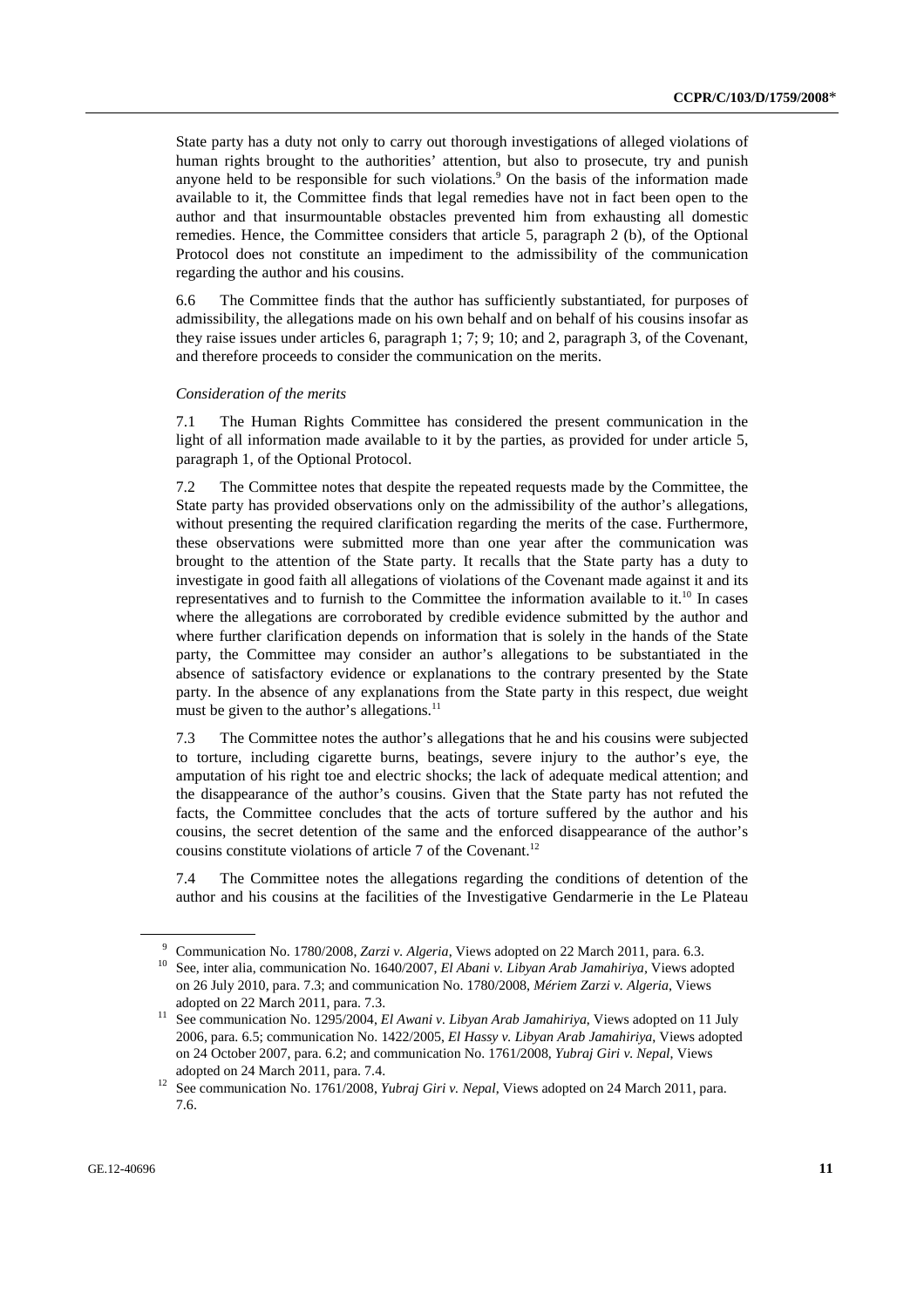district of Abidjan and the conditions of detention of the author at Abidjan Detention and Correction Centre. It notes that the State party has not contested the information. The Committee recalls that persons deprived of their liberty may not be subjected to any hardship or constraint other than that resulting from the deprivation of liberty; they must be treated in accordance with, inter alia, the Standard Minimum Rules for the Treatment of Prisoners.13 It considers that the author's conditions of detention, as described, constitute a violation of the right of all persons to be treated with humanity and with respect for the inherent dignity of the human person and are, therefore, contrary to article 10, paragraph 1, of the Covenant.

7.5 With regard to the author's claim of a violation of article 9 of the Covenant, the Committee notes that the author was detained secretly at the premises of the Republican Security Company (CRS) and did not appear before a judge to be informed of the charges against him until three weeks after his arrest. In the absence of any pertinent explanations from the State party concerning the matter, the Committee concludes that there was a violation of article 9 of the Covenant.<sup>14</sup>

7.6 The author also invokes article 2, paragraph 3, of the Covenant, under which States parties are required to ensure access to effective remedies for all individuals whose rights, as recognized in the Covenant, have been violated. The Committee reiterates the importance which it attaches to States parties' establishment of appropriate judicial and administrative mechanisms for addressing alleged violations of rights, even during a state of emergency.15 The Committee further recalls that failure by a State party to investigate allegations of violations could in and of itself give rise to a separate breach of the Covenant.16 In the present case, the information before the Committee indicates that the author did not have access to an effective remedy owing to the failure of the judicial authorities to duly investigate the allegations made by the author from 15 October 2002 onwards and the threats made against him to prevent him from pursuing the matter in the courts. With regard to the Amnesty Act of 2003, which was subsequently amended in 2007, the Committee notes the author's argument that the 2007 amendments exclude any possibility of criminal prosecution for serious violations of human rights or international humanitarian law. The Committee notes that the State party has referred only to the initial 2003 text of the Act and not to the amended version. The Committee therefore concludes that the facts before it reveal a violation of article 2, paragraph 3, read in conjunction with article 7, article 9, and article 10, paragraph 1, of the Covenant, with regard to the author.

7.7 With regard to the enforced disappearance and probable extrajudicial execution of the author's cousins, the Committee notes that on 29 September 2002, Chalio Traoré was, in the author's presence, taken away by men wearing the uniform of the presidential security guard acting on the order of their commander, Colonel Dogbo; that the men returned the next day, 30 September 2002, to take away Bakary Traoré; that since that date the two men have disappeared and the author thinks they have been extrajudicially executed; that the author first reported his cousins' disappearance to the judicial authorities on 15 October 2002, the date of his first appearance before a judge; and that his allegations were never investigated. The Committee also notes that the allegations have not been

<sup>13</sup> General comment No. 21 [44] on article 10, paras. 3 and 5; communication No. 1134/2002, *Fongum Gorji-Dinka v. Cameroon*, Views adopted on 17 March 2005, para. 5.2; and communication No. 1813/2008, *Ebenezer Derek Mbongo Akwanga v. Cameroon*, Views adopted on 22 March 2011, para.

<sup>7.3. 14</sup> See communication No. 1297/2004, *Medjnoune v. Algeria*, Views adopted on 14 July 2006, para. 8.5; and communication No. 1469/2006, *Sharma v. Nepal*, Views adopted on 28 October 2008, para.7.3. 15 General comment No. 29 on article 4, A/56/40 (vol. I), annex VI, para. 14.

<sup>&</sup>lt;sup>16</sup> General comment No. 31 on article 2, A/59/40 (vol. I), annex III, para. 15.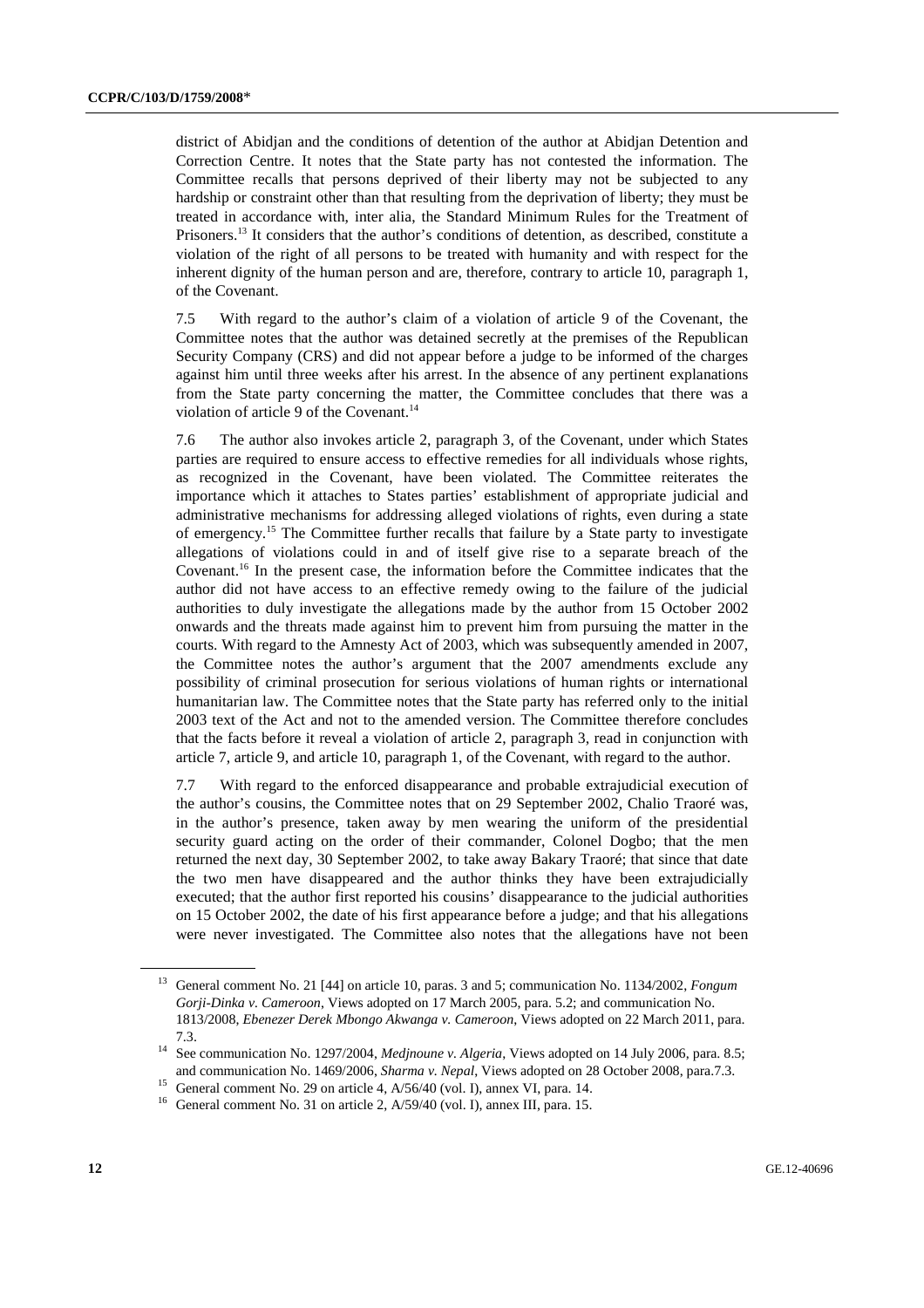contradicted by the State party, which has not taken any steps to shed light on the fate of Mr. Chalio Traoré and Mr. Bakary Traoré. In accordance with the information made available to it, the Committee therefore concludes that there was a violation of articles 6, paragraph 1; 7; and 9, alone and read in conjunction with article 2, paragraph 3, of the Covenant.

7.8 The Human Rights Committee, acting under article 5, paragraph 4, of the Optional Protocol to the International Covenant on Civil and Political Rights, is of the view that the information before it discloses a violation of articles 7; 9; and 10, paragraph 1; and article 2, paragraph 3, read in conjunction with articles 7; 9; and 10, paragraph 1, of the Covenant vis-à-vis the author. The Committee is also of the view that articles 6, paragraph 1; 7; 9; and 10, paragraph 1, alone and read in conjunction with article 2, paragraph 3, of the Covenant were breached with regard to the author's cousins, Mr. Chalio Traoré and Mr. Bakary Traoré.

7.9 In accordance with article 2, paragraph 3 (a), of the Covenant, the State party is under an obligation to provide the author with an effective remedy by: (i) ensuring a thorough and diligent investigation into the torture and ill-treatment suffered by the author and his cousins and into the enforced disappearance of the author's cousins, as well as the prosecution and punishment of those responsible; (ii) providing the author with detailed information on the results of its investigation; (iii) immediately releasing Chalio and Bakary Traoré if they are still being detained; (iv) if Chalio and Bakary Traoré have died, returning their remains to their relatives; and (v) providing the author and either Chalio and Bakary Traoré or their immediate families with reparation, including in the form of adequate compensation. The State party is also under an obligation to prevent similar violations in the future.

7.10 Bearing in mind that, by becoming a State party to the Optional Protocol, the State party has recognized the competence of the Committee to determine whether or not there has been a violation of the Covenant and that, pursuant to article 2 of the Covenant, the State party has undertaken to ensure to all individuals within its territory or subject to its jurisdiction the rights recognized in the Covenant and to provide an effective and enforceable remedy when a violation has been established, the Committee wishes to receive from the State party, within 180 days, information about the measures taken to give effect to the Committee's Views. The State party is also requested to publish the present Views and to have them widely distributed.

[Adopted in English, French and Spanish, the English text being the original version. Subsequently to be issued also in Arabic, Chinese and Russian as part of the Committee's annual report to the General Assembly.]